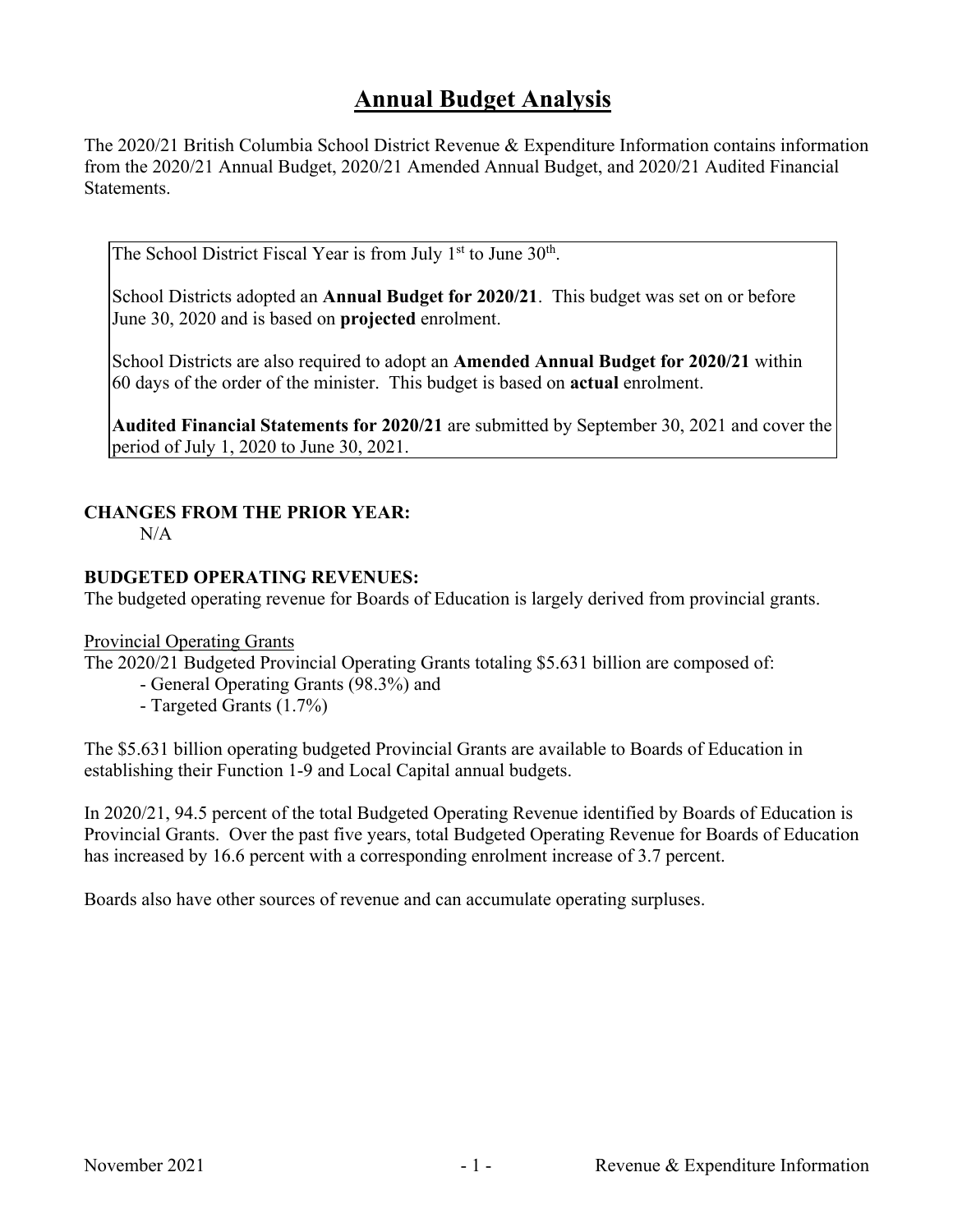

The chart and table below summarizes the Total Budgeted Operating Revenue over a six-year period.

| <b>Total Operating Budgeted Revenue</b> |           |               | % Change | % Change<br>since 15/16 |
|-----------------------------------------|-----------|---------------|----------|-------------------------|
| 5 years prior                           | 2015/2016 | 5,108,058,113 |          |                         |
|                                         | 2016/2017 | 5,235,252,241 | 2.49%    | 2.49%                   |
|                                         | 2017/2018 | 5,411,356,199 | 3.36%    | 5.94%                   |
|                                         | 2018/2019 | 5,584,157,426 | 3.19%    | 9.32%                   |
|                                         | 2019/2020 | 5,816,675,859 | 4.16%    | 13.87%                  |
| Current year                            | 2020/2021 | 5,955,867,734 | 2.39%    | 16.60%                  |

In addition to revenue items identified by Boards of Education when establishing their budgets, there are a number of grants provided by the Ministry of Education for other specific purposes. These include, but not limited to: Annual Facilities Grant, Learning Improvement Fund, Special Education Equipment and Technology, Strong Start, Ready Set Learn, Official Languages in Education, Community*LINK*, Classroom Enhancement Fund, First Nation Student Transportation, Mental Health in Schools, and Provincial Resource Programs. These are accounted for by boards in special purpose funds, and are not reflected in these tables. The Ministry of Education funds some school district expenditures directly. These include the Next Generation Network and in past years, a portion of Learning Resources. These amounts are not reflected in these detailed tables of amounts reported by school districts.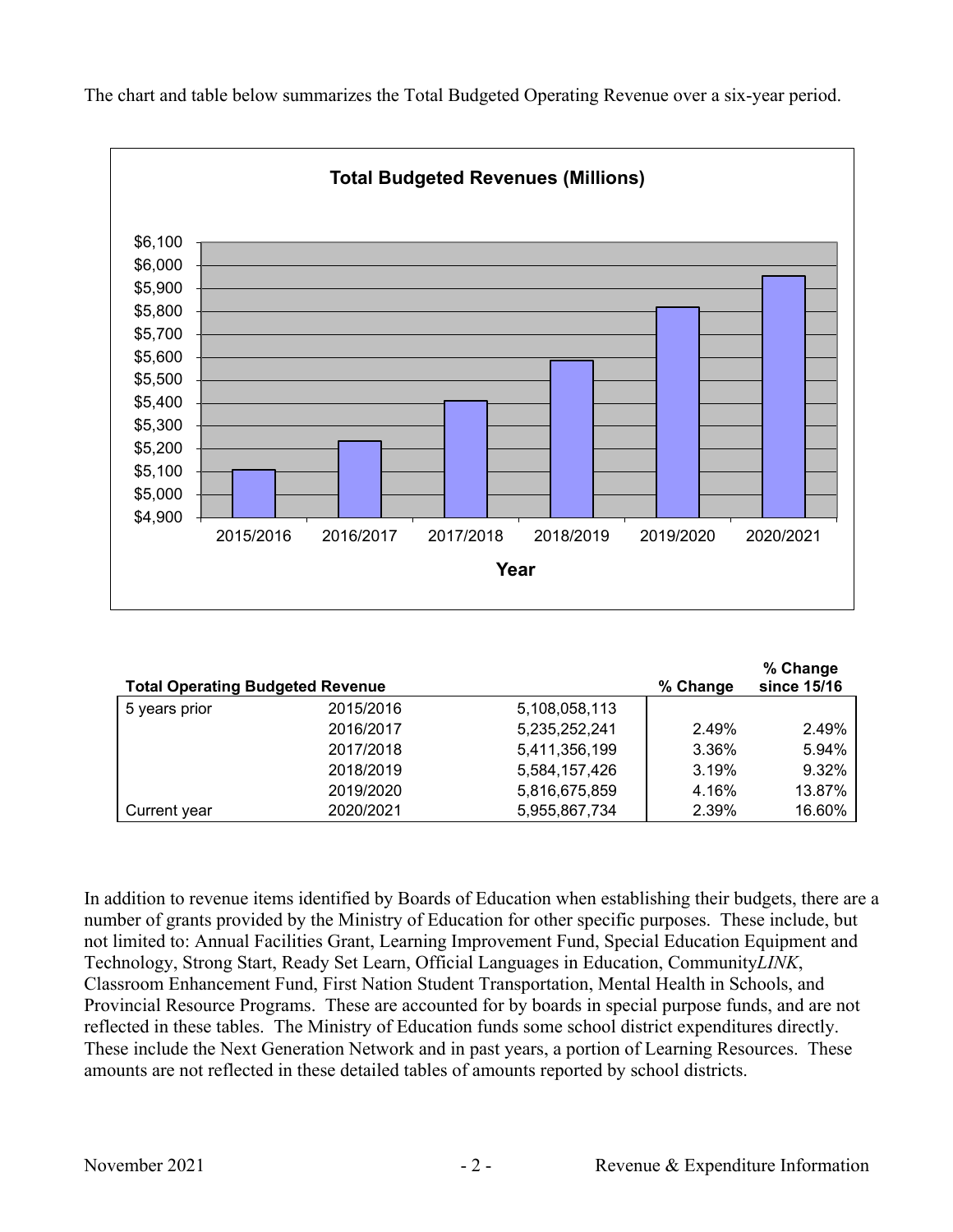## **BUDGETED OPERATING EXPENDITURES:**

Board of Education budgeted operating expenditures are grouped into five broad functional areas: Instruction, District Administration, Operations and Maintenance, Transportation and Housing, and Debt Services (Operating).

The chart and table below summarizes the Total Budgeted Operating Expenditures for 2020/21.



## **2020/21 Total Operating Budgeted Expenditures**

## **2020/21 Total Operating Budgeted Expenditures**

|                                         |               | % of Total |
|-----------------------------------------|---------------|------------|
| Function 1 (Instruction)                | 4,956,868,919 | 81.9%      |
| Function 4 (District Administration)    | 234,858,337   | 3.9%       |
| Function 5 (Operations and Maintenance) | 689,200,831   | 11.4%      |
| Function 7 (Transportation and Housing) | 116,713,218   | 1.9%       |
| Function 9 (Debt Services, Operating)   |               | $-$ %      |
| Capital <sup>1</sup>                    | 23,974,802    | 0.4%       |
| Other <sup>2</sup>                      | 28,454,998    | 0.5%       |
| <b>TOTAL</b>                            | 6,050,071,105 | 100%       |

#### **Notes:**

**<sup>1</sup>** Capital includes: Tangible Capital Asset Purchases from Operating Fund.

**<sup>2</sup>** Other includes: Local Capital & Other Interfund Transfers, Reduction of Unfunded Liabilities, and Deficit Retirements.